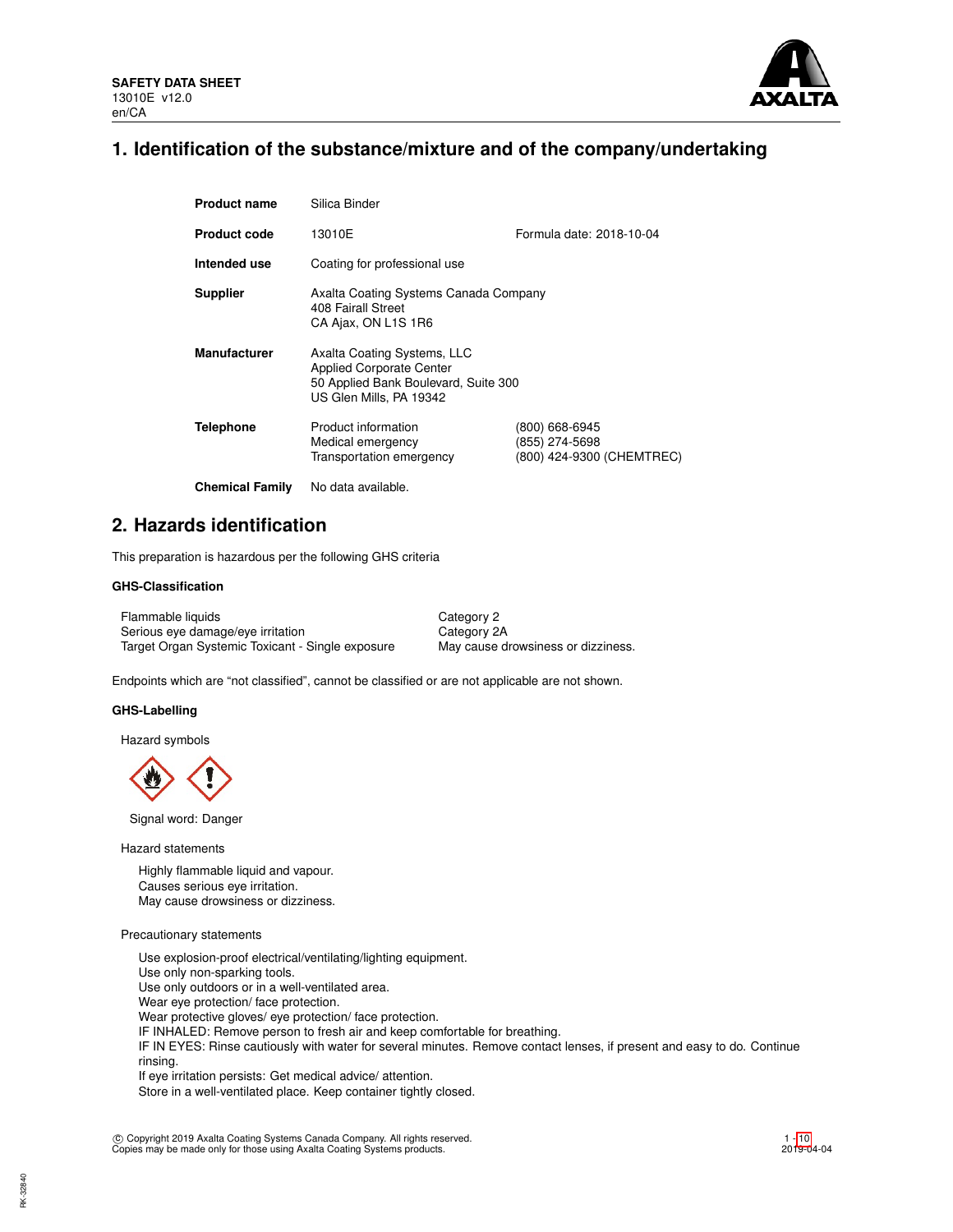

Store locked up.

- Dispose of contents/container in accordance with local regulations.
- Keep away from heat, hot surfaces, sparks, open flames and other ignition sources. No smoking.
- Ground and bond container and receiving equipment.
- Take action to prevent static discharges.
- Avoid breathing dust/ fume/ gas/ mist/ vapours/ spray.
- IF ON SKIN (or hair): Take off immediately all contaminated clothing. Rinse skin with water or shower.
- IF exposed or concerned: Call a POISON CENTER/doctor.

## **Other hazards which do not result in classification**

Intentional misuse by deliberately concentrating and inhaling the contents may be harmful or fatal.

**The following percentage of the mixture consists of ingredient(s) with unknown acute toxicity:**  $0%$ 

## **3. Composition/information on ingredients**

Mixture of synthetic resins, pigments, and solvents

### **Components**

| CAS-No.  | Chemical name      | Concentration |
|----------|--------------------|---------------|
| 110-43-0 | Methyl amyl ketone | $10 - 30\%$   |
| 67-63-0  | Isopropyl alcohol  | $7 - 13%$     |
| 123-86-4 | Butyl acetate      | $3 - 7%$      |
| 142-82-5 | Heptane            | $1 - 5%$      |
| 141-78-6 | Ethyl acetate      | $0.5 - 1.5%$  |

Actual concentration ranges withheld as a trade secret. Non-regulated ingredients 50 - 60%

## **4. First aid measures**

### **Eye contact**

Remove contact lenses. Irrigate copiously with clean, fresh water for at least 15 minutes, holding the eyelids apart. Seek medical advice.

### **Skin contact**

Do NOT use solvents or thinners. Take off all contaminated clothing immediately. Wash skin thoroughly with soap and water or use recognized skin cleanser. If skin irritation persists, call a physician.

#### **Inhalation**

Avoid inhalation of vapour or mist. Move to fresh air in case of accidental inhalation of vapours. If breathing is irregular or stopped, administer artificial respiration. If unconscious place in recovery position and seek medical advice. If symptoms persist, call a physician.

#### **Ingestion**

If swallowed, seek medical advice immediately and show this safety data sheet (SDS) or product label. Do NOT induce vomiting. Keep at rest.

## **Most Important Symptoms/effects, acute and delayed**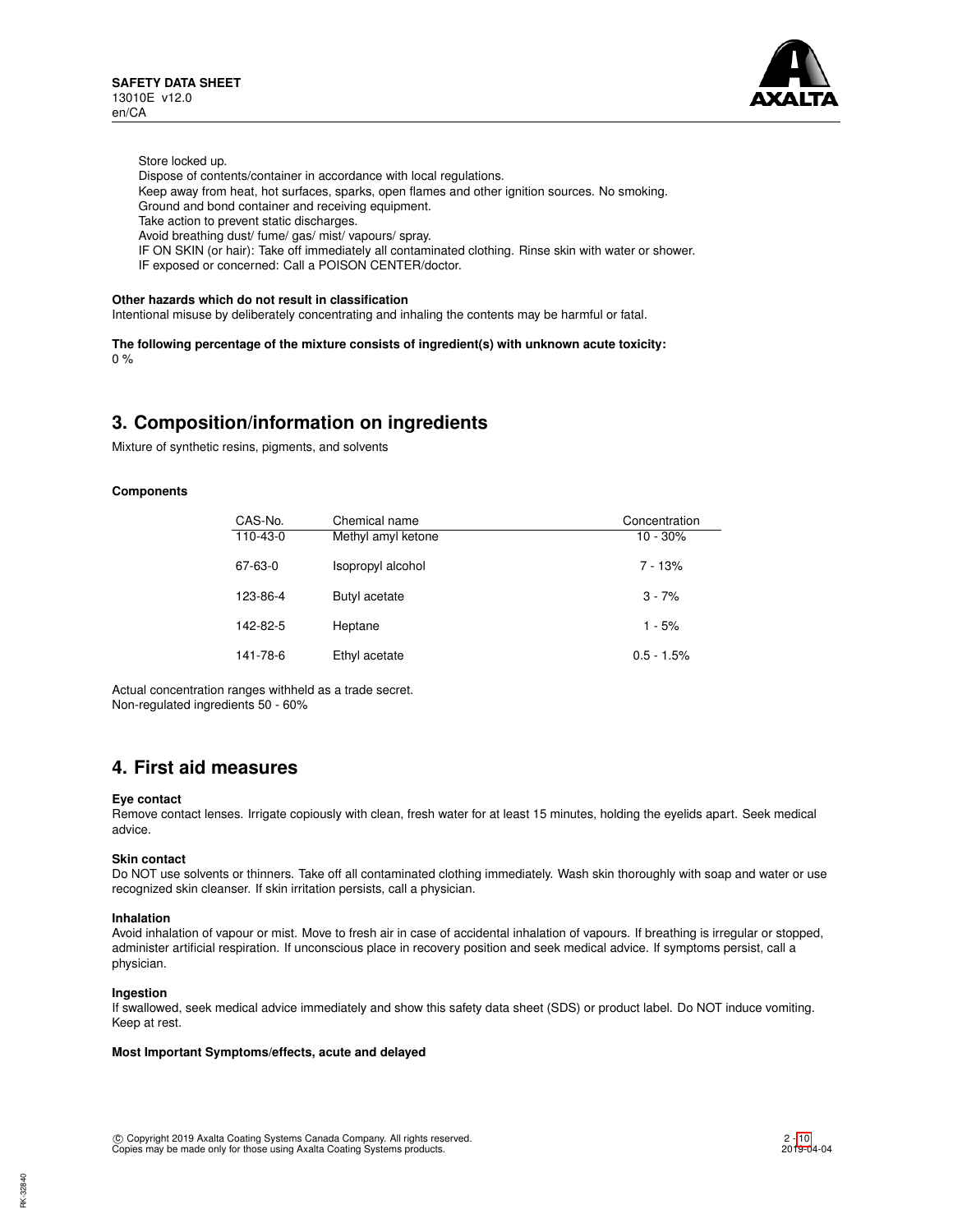

## **Inhalation**

May cause nose and throat irritation. May cause nervous system depression characterized by the following progressive steps: headache, dizziness, nausea, staggering gait, confusion, unconsciousness. Reports have associated repeated and prolonged overexposure to solvents with permanent brain and nervous system damage. If this product mixed with an isocyanate activator/hardener (see SDS for the activator), the following health effects may apply: Exposure to isocyanates may cause respiratory sensitization. This effect may be permanent. Symptoms include an asthma-like reaction with shortness of breath, wheezing, cough or permanent lung sensitization. This effect may be delayed for several hours after exposure. Repeated overexposure to isocyanates may cause a decrease in lung function, which may be permanent. Individuals with lung or breathing problems or prior reactions to isocyanates must not be exposed to vapors or spray mist of this product.

## **Ingestion**

May result in gastrointestinal distress.

## **Skin or eye contact**

May cause irritation or burning of the eyes. Repeated or prolonged liquid contact may cause skin irritation with discomfort and dermatitis If this product is mixed with an isocvanate skin contact may cause sensitization If this product is mixed with an isocyanate, skin contact may cause sensitization.

### **Indication of Immediate medical attention and special treatment needed if necessary**

No data available on the product. See section 3 and 11 for hazardous ingredients found in the product.

## **5. Firefighting measures**

## **Suitable extinguishing media**

Universal aqueous film-forming foam, Carbon dioxide (CO2), Dry chemical

## **Extinguishing media which shall not be used for safety reasons**

High volume water jet

## **Hazardous combustion products**

CO, CO2, smoke, and oxides of any heavy metals that are reported in "Composition, Information on Ingredients" section.

### **Fire and Explosion Hazards**

Flammable liquid. Vapor/air mixture will burn when an ignition source is present.

## **Special Protective Equipment and Fire Fighting Procedures**

Full protective flameproof clothing should be worn as appropriate. Wear self-contained breathing apparatus for firefighting if necessary. In the event of fire, cool tanks with water spray. Do not allow run-off from fire fighting to enter public sewer systems or public waterways.

## **6. Accidental release measures**

## **Procedures for cleaning up spills or leaks**

Ventilate area. Remove sources of ignition. Prevent skin and eye contact and breathing of vapor. If the material contains, or is mixed with an isocyanate activator/hardener: Wear a positive-pressure, supplied-air respirator (NIOSH approved TC-19C), eye protection, gloves and protective clothing. Pour liquid decontamination solution over the spill and allow to sit at least 10 minutes. Typical decontamination solutions for isocyanate containing materials are: 20% Surfactant (Tergitol TMN 10) and 80% Water OR 0 -10% Ammonia, 2-5% Detergent and Water (balance) Pressure can be generated. Do not seal waste containers for 48 hours to allow C02 to vent. After 48 hours, material may be sealed and disposed of properly. If material does not contain or is not mixed with an isocyanate activator/hardener: Wear a properly fitted air-purifying respirator with organic vapor cartridges (NIOSH approved TC-23C), eye protection, gloves and protective clothing. Confine, remove with inert absorbent, and dispose of properly.

### **Environmental precautions**

Do not let product enter drains. Notify the respective authorities in accordance with local law in the case of contamination of rivers, lakes or waste water systems.

## **7. Handling and storage**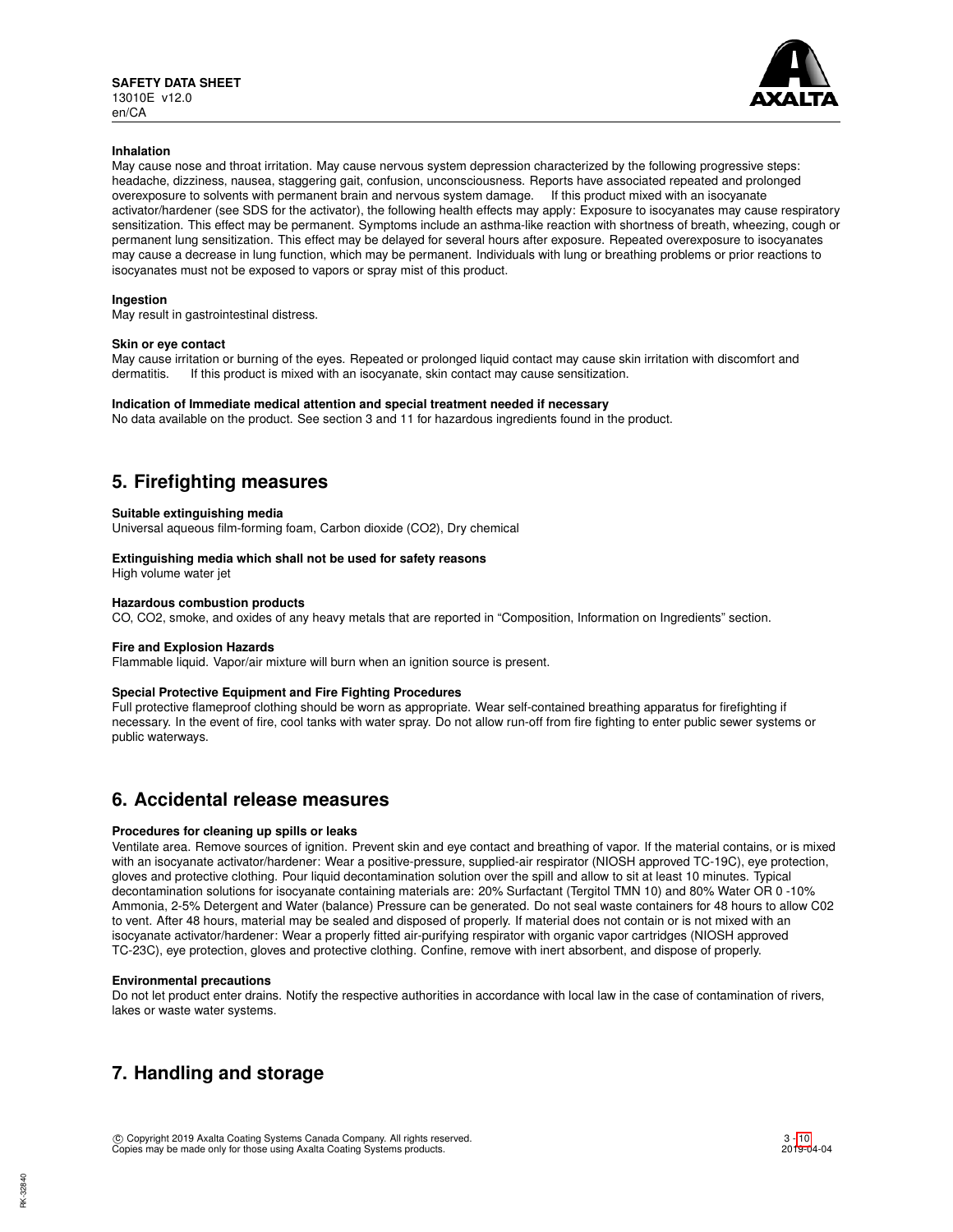

## **Precautions for safe handling**

Observe label precautions. Keep away from heat, sparks, flame, static discharge and other sources of ignition. VAPORS MAY CAUSE FLASH FIRE. Close container after each use. Ground containers when pouring. Do not transfer contents to bottles or unlabeled containers. Wash thoroughly after handling and before eating or smoking. Do not store above 49 °C (120 °F). If material is a coating: do not sand, flame cut, braze or weld dry coating without a NIOSH approved air purifying respirator with particulate filters or appropriate ventilation , and gloves. Combustible dust clouds may be created where operations produce fine material (dust). Avoid formation of significant deposits of material as they may become airborne and form combustible dust clouds. Build up of fine material should be cleaned using gentle sweeping or vacuuming in accordance with best practices. Cleaning methods (e.g. compressed air) which can generate potentially combustible dust clouds should not be used.

## **Advice on protection against fire and explosion**

Solvent vapours are heavier than air and may spread along floors. Vapors may form explosive mixtures with air and will burn when an ignition source is present. Always keep in containers of same material as the original one. Never use pressure to empty container: container is not a pressure vessel. The accumulation of contaminated rags may result in spontaneous combustion. Good housekeeping standards and regular safe removal of waste materials will minimize the risks of spontaneous combustion and other fire hazards.

## **Storage**

## **Requirements for storage areas and containers**

Observe label precautions. Store in a dry, well ventilated place away from sources of heat, ignition and direct sunlight. No smoking. Prevent unauthorized access. Containers which are opened must be carefully resealed and kept upright to prevent leakage.

### **Advice on common storage**

Store separately from oxidizing agents and strongly alkaline and strongly acidic materials.

## **8. Exposure controls/personal protection**

### **Engineering controls and work practices**

Provide adequate ventilation.This should be achieved by a good general extraction and -if practically feasible- by the use of a local exhaust ventilation.If these are not sufficient to maintain concentrations of particulates and solvent vapour below the OEL, suitable respiratory protection must be worn.

## **National occupational exposure limits**

| CAS-No.  | Chemical name      | Source Time  | Type        | Value     | Note |
|----------|--------------------|--------------|-------------|-----------|------|
| 110-43-0 | Methyl amyl ketone | ACGIH 8 hr   | <b>TWA</b>  | 50 ppm    |      |
|          |                    | OSHA 8 hr    | <b>TWA</b>  | $100$ ppm |      |
| 123-86-4 | Butyl acetate      | ACGIH 15 min | <b>STEL</b> | 200 ppm   |      |
|          |                    |              |             |           |      |
|          |                    | ACGIH 8 hr   | <b>TWA</b>  | 150 ppm   |      |
|          |                    | OSHA 8 hr    | <b>TWA</b>  | 150 ppm   |      |
| 142-82-5 | Heptane            | ACGIH 15 min | <b>STEL</b> | 500 ppm   |      |
|          |                    | ACGIH 8 hr   | <b>TWA</b>  | $400$ ppm |      |
|          |                    | OSHA 8 hr    | <b>TWA</b>  | 500 ppm   |      |
|          |                    |              |             |           |      |
| 141-78-6 | Ethyl acetate      | ACGIH 8 hr   | <b>TWA</b>  | $400$ ppm |      |
|          |                    | OSHA 8 hr    | <b>TWA</b>  | $400$ ppm |      |
| Glossary |                    |              |             |           |      |

- CEIL Ceiling exposure limit
- STEL Short term exposure limit
- TWA Time weighted average
- TWAE Time-Weighted Average

## **Protective equipment**

Personal protective equipment should be worn to prevent contact with eyes, skin or clothing.

## **Respiratory protection**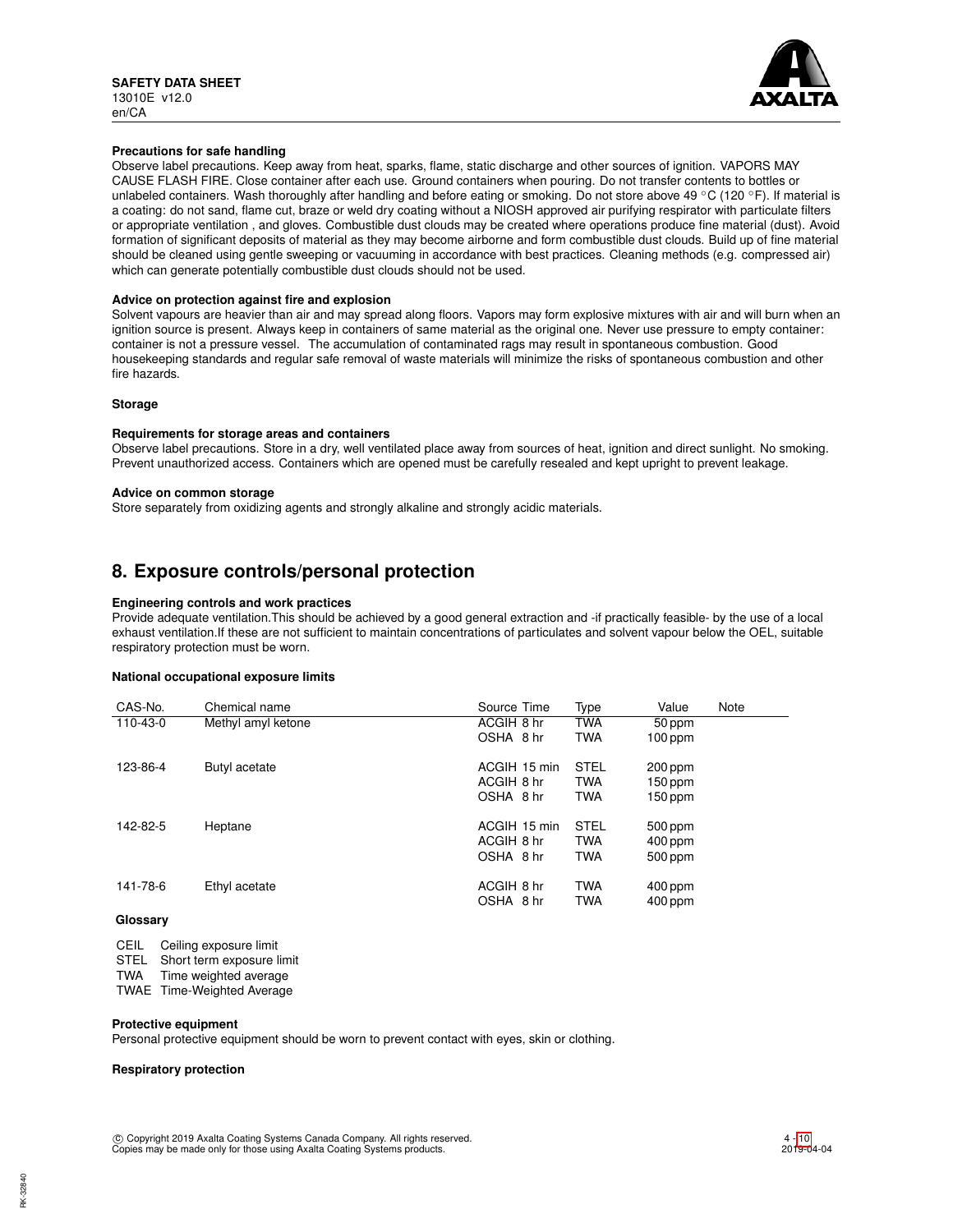

Do not breathe vapors or mists. When this product is used with an isocyanate activator/hardener, wear a positive-pressure, supplied-air respirator (NIOSH approved TC-19C) while mixing activator/hardener with paint, during application and until all vapors and spray mist are exhausted. If product is used without isocyanate activator/hardener, a properly fitted air-purifying respirator with organic vapor cartridges (NIOSH TC-23C) and particulate filter (NIOSH TC-84A) may be used. Follow respirator manufacturer's directions for respirator use. Do not permit anyone without protection in the painting area. Refer to the hardener/activator label instructions and SDS for further information. Individuals with history of lung or breathing problems or prior reaction to isocyanates should not use or be exposed to this product if mixed with isocyanate activators/hardeners.

### **Eye protection**

Desirable in all industrial situations. Goggles are preferred to prevent eye irritation. If safety glasses are substituted, include splash guard or side shields.

### **Skin and body protection**

Neoprene gloves and coveralls are recommended.

### **Hygiene measures**

Wash skin thoroughly with soap and water or use recognized skin cleanser. Do NOT use solvents or thinners.

## **Environmental exposure controls**

Do not let product enter drains.

## **9. Physical and chemical properties**

## **Appearance**

**Form:** liquid **Colour:** clear

| Flash point                                    | $12^{\circ}$ C            |                  |  |  |
|------------------------------------------------|---------------------------|------------------|--|--|
| Lower Explosive Limit                          | 1.1%                      |                  |  |  |
| <b>Upper Explosive Limit</b>                   | 12%                       |                  |  |  |
| Evaporation rate                               | Slower than Ether         |                  |  |  |
| Vapor pressure of principal solvent            | 9.3 hPa                   |                  |  |  |
| Solubility of Solvent In Water                 | appreciable               |                  |  |  |
| Vapor density of principal solvent $(Air = 1)$ | 3.9                       |                  |  |  |
| Approx. Boiling Range                          | 83 $\rm{^\circ C}$        |                  |  |  |
| Approx. Freezing Range                         | $-90 - -36 °C$            |                  |  |  |
| Gallon Weight (lbs/gal)                        | 7.99                      |                  |  |  |
| <b>Specific Gravity</b>                        | 0.96                      |                  |  |  |
| Percent Volatile By Volume                     | 56.66%                    |                  |  |  |
| Percent Volatile By Weight                     | 48.01%                    |                  |  |  |
| Percent Solids By Volume                       | 43.34%                    |                  |  |  |
| Percent Solids By Weight                       | 51.99%                    |                  |  |  |
| pH (waterborne systems only)                   | No data available.        |                  |  |  |
| Partition coefficient: n-octanol/water         | No data available         |                  |  |  |
| Ignition temperature                           | $215\,^{\circ}\mathrm{C}$ | <b>DIN 51794</b> |  |  |
| Decomposition temperature                      | Not applicable.           |                  |  |  |
| Viscosity (23 $\mathrm{^{\circ}C}$ )           | Not applicable.           | ISO 2431-1993    |  |  |

## **10. Stability and reactivity**

## **Stability**

Stable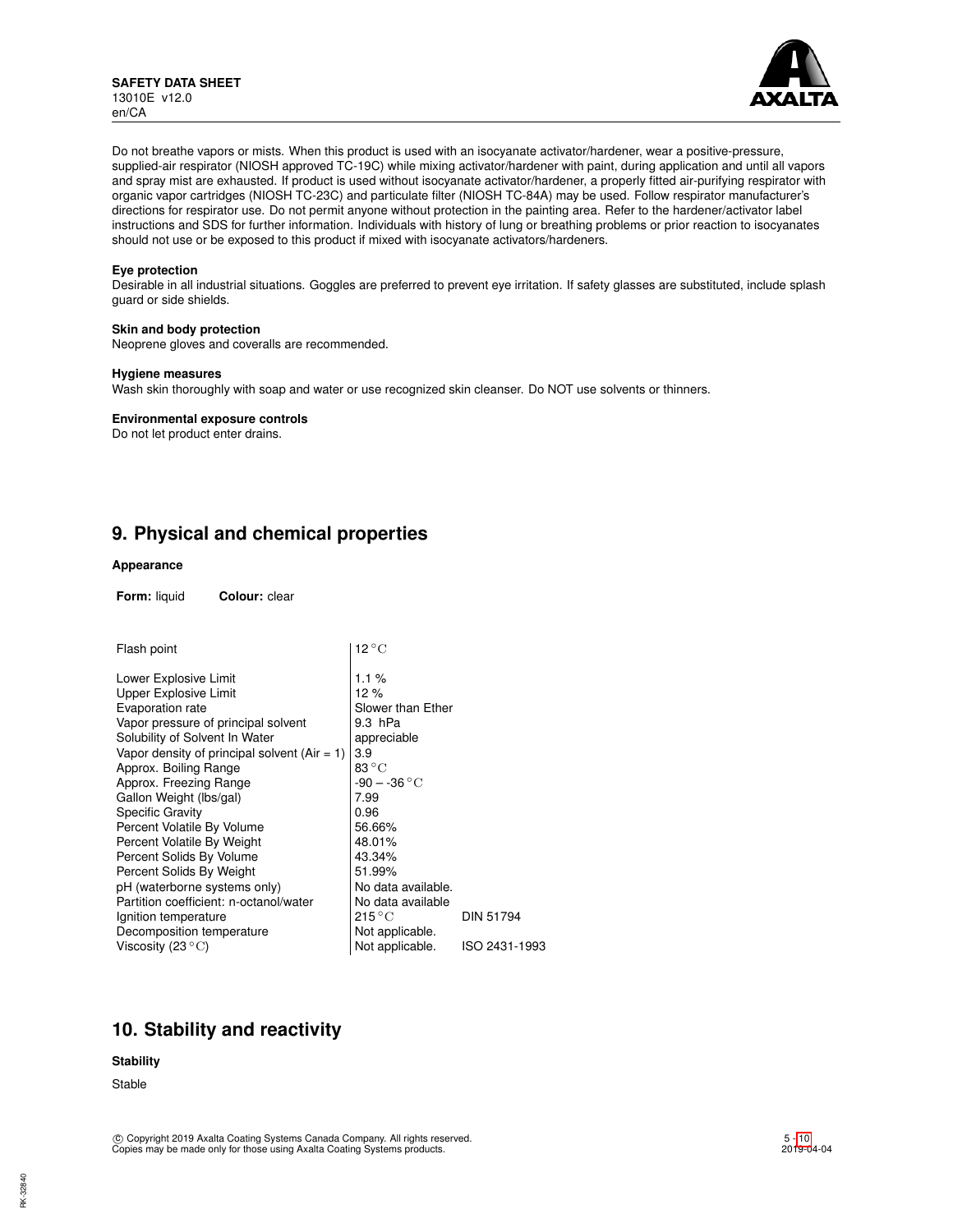

## **Conditions to avoid**

Stable under recommended storage and handling conditions (see section 7).

## **Materials to avoid**

None reasonably foreseeable.

## **Hazardous decomposition products**

When exposed to high temperatures may produce hazardous decomposition products such as carbon monoxide and dioxide, smoke, oxides of nitrogen.

## **Hazardous Polymerization**

Will not occur.

#### **Sensitivity to Static Discharge**

Solvent vapors in air may explode if static grounding and bonding is not used during transfer of this product.

### **Sensitivity to Mechanical Impact**

None known.

## **11. Toxicological information**

### **Information on likely routes of exposure**

#### **Inhalation**

May cause nose and throat irritation. May cause nervous system depression characterized by the following progressive steps: headache, dizziness, nausea, staggering gait, confusion, unconsciousness. Reports have associated repeated and prolonged overexposure to solvents with permanent brain and nervous system damage. If this product mixed with an isocyanate activator/hardener (see SDS for the activator), the following health effects may apply: Exposure to isocyanates may cause respiratory sensitization. This effect may be permanent. Symptoms include an asthma-like reaction with shortness of breath, wheezing, cough or permanent lung sensitization. This effect may be delayed for several hours after exposure. Repeated overexposure to isocyanates may cause a decrease in lung function, which may be permanent. Individuals with lung or breathing problems or prior reactions to isocyanates must not be exposed to vapors or spray mist of this product.

### **Ingestion**

May result in gastrointestinal distress.

### **Skin or eye contact**

May cause irritation or burning of the eyes. Repeated or prolonged liquid contact may cause skin irritation with discomfort and dermatitis.

**Delayed and immediate effects and also chronic effects from short and long term exposure:**

**Acute oral toxicity** not hazardous

**Acute dermal toxicity** not hazardous

**Acute inhalation toxicity** Not classified according to GHS criteria

% of unknown composition: 0 %

### **Skin corrosion/irritation**

Not classified according to GHS criteria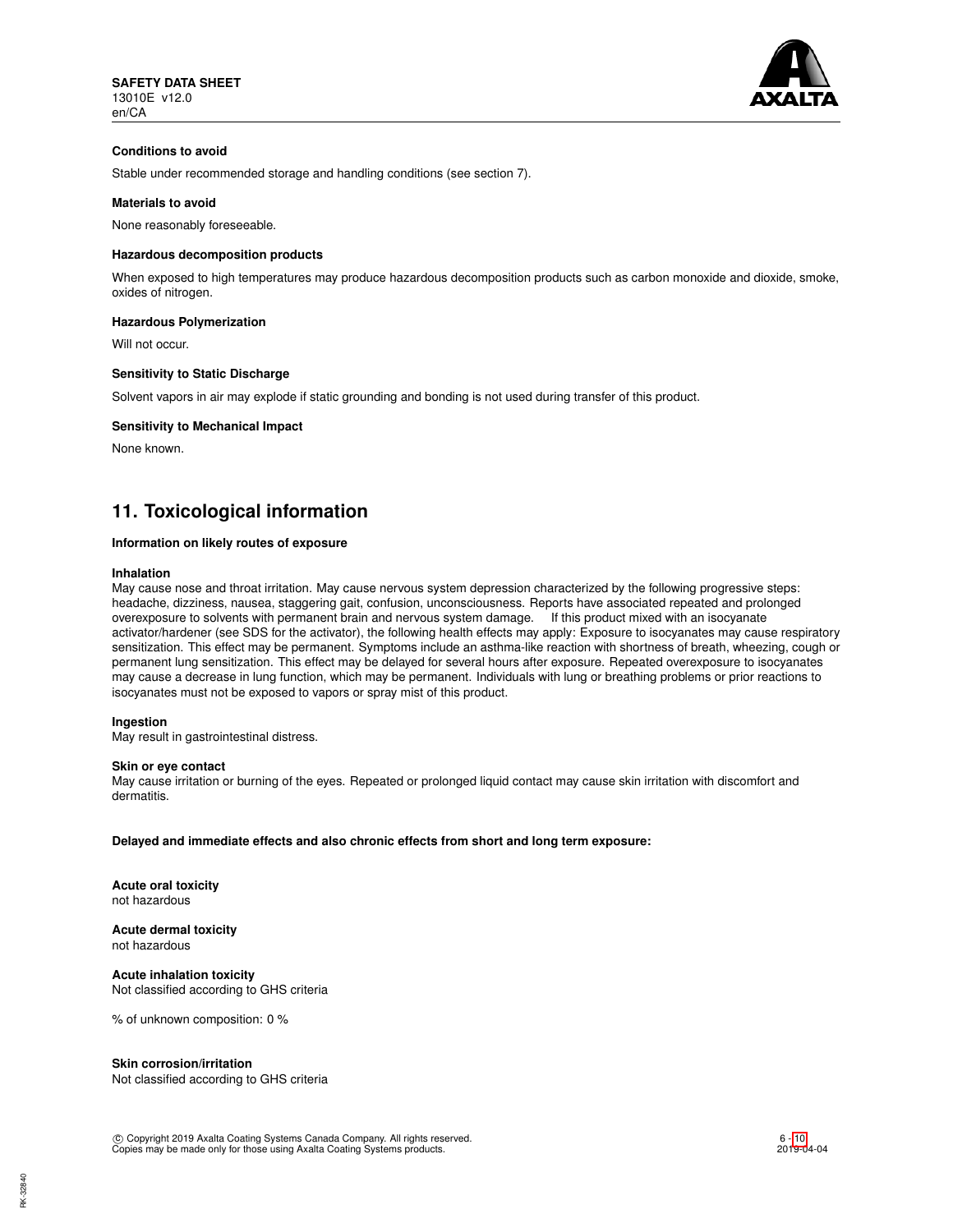

### **Serious eye damage/eye irritation**

| Isopropyl alcohol Category 2A |             |
|-------------------------------|-------------|
| Ethyl acetate                 | Category 2A |

**Respiratory sensitisation**

Not classified according to GHS criteria

**Skin sensitisation** Not classified according to GHS criteria

**Germ cell mutagenicity** Not classified according to GHS criteria

**Carcinogenicity** Not classified according to GHS criteria

**Toxicity for reproduction** Not classified according to GHS criteria

### **Target Organ Systemic Toxicant - Single exposure**

• **Inhalation**

**Narcotic effects** Methyl amyl ketone, Ethyl acetate

**Target Organ Systemic Toxicant - Repeated exposure** Not classified according to GHS criteria

**Aspiration toxicity** Not classified according to GHS criteria

#### **Numerical measures of toxicity (acute toxicity estimation (ATE),etc. )** No information available.

**Symptoms related to the physical, chemical and toxicological characteristics**

Exposure to component solvents vapours concentration in excess of the stated occupational exposure limit may result in adverse health effect such as mucous membrane and respiratory system irritation and adverse effect on kidney, liver and central nervous system. Symptoms and signs include headache, dizziness, fatigue, muscular weakness, drowsiness and in extreme cases, loss of consciousness. Through skin resorbtion, solvents can cause some of the effects described here. Repeated or prolonged contact with the preparation may cause removal of natural fat from the skin resulting in non-allergic contact dermatitis and absorption through the skin. The liquid splashed in the eyes may cause irritation and reversible damage.

## **12. Ecological information**

There are no data available on the product itself. The product should not be allowed to enter drains or watercourses.

## **13. Disposal considerations**

### **Provincial Waste Classification**

Check appropriate provincial and local waste disposal regulations for proper classifications.

### **Waste Disposal Method**

Do not allow material to contaminate ground water systems. Incinerate or otherwise dispose of waste material in accordance with Federal, State, Provincial, and local requirements. Do not incinerate in closed containers.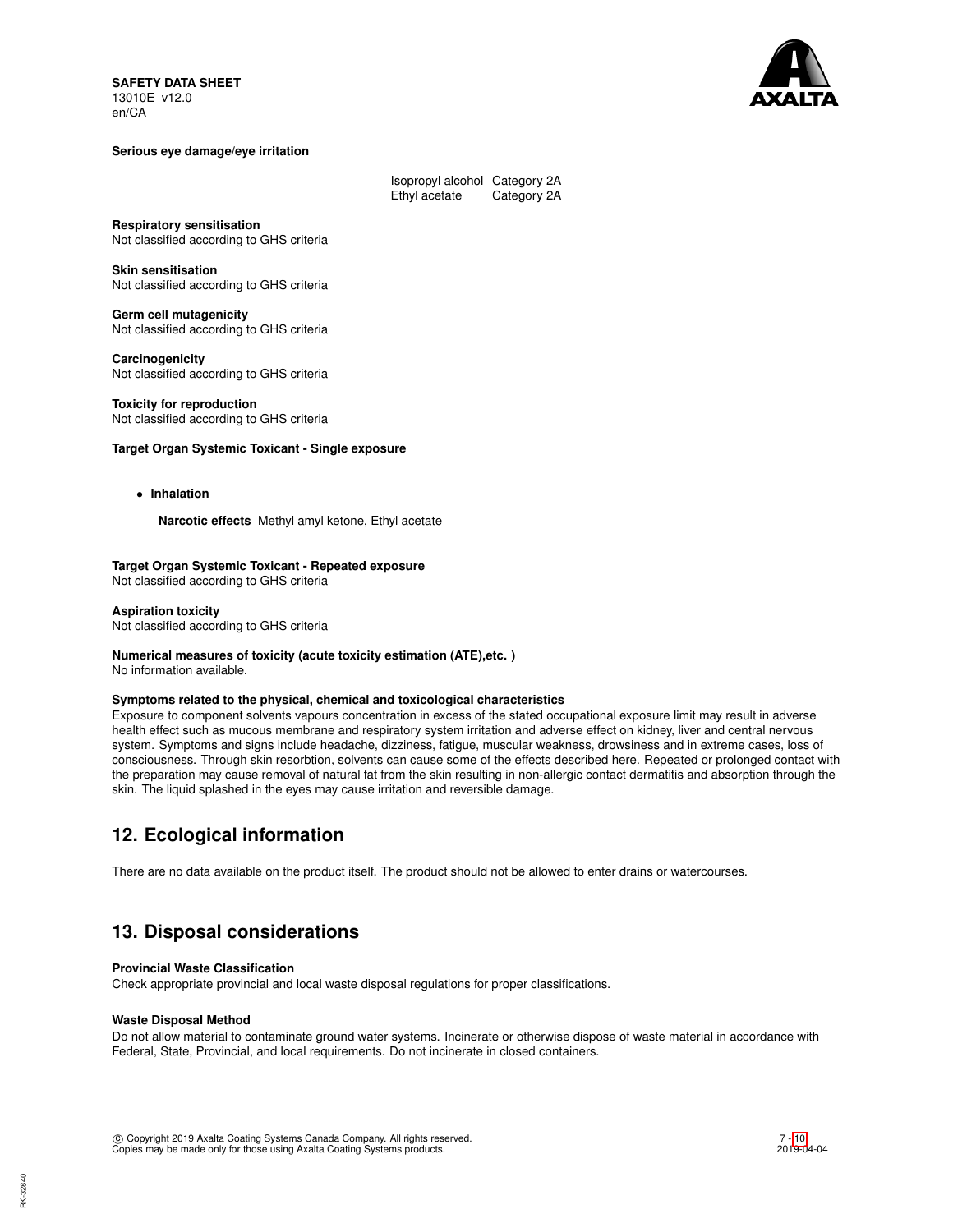

# **14. Transport information**

**International transport regulations**

| 1263<br>PAINT                                     |
|---------------------------------------------------|
| 3<br>Not applicable.<br>н<br>no                   |
| <b>ICAO/IATA (Air transport)</b><br>1263<br>PAINT |
| 3<br>Not applicable.<br>н                         |
| 1263<br>PAINT                                     |
| з<br>Not applicable.<br>Ш                         |
|                                                   |

## **Matters needing attention for transportation**

Confirm that there is no breakage, corrosion, or leakage from the container before shipping. Be sure to prevent damage to cargo by loading so as to avoid falling, dropping, or collapse. Ship in appropriate containers with denotation of the content in accordance with the relevant statutes and rules.

## **15. Regulatory information**

## **TSCA Status**

In compliance with TSCA Inventory requirements for commercial purposes.

### **DSL Status**

All components of the mixture are listed on the DSL.

## **Photochemical Reactivity**

Non-photochemically reactive

## **Regulatory information**

|                  |                             |   |            |     |                     |      | CERCLA CAA  |     |
|------------------|-----------------------------|---|------------|-----|---------------------|------|-------------|-----|
|                  | CAS # Ingredient            |   | 302 TPQ RQ |     | 311/312             | -313 | RQ(lbs) HAP |     |
|                  | 110-43-0 Methyl amyl ketone |   |            |     | N NR NR A.C.F       | N.   | NR N        |     |
|                  | 67-63-0 Isopropyl alcohol   |   |            |     | N NR NR A.C.F.N.P.R | N    | NR.         | - N |
|                  | 123-86-4 Butyl acetate      | N | NR NR      |     | A.C.F               | N    | NR.         | N.  |
| 142-82-5 Heptane |                             | N | NR NR      |     | A.C.F               | N    | NR.         | N   |
|                  | 141-78-6 Ethyl acetate      | N | NR I       | NR. | C.F                 | N    | NR.         | N   |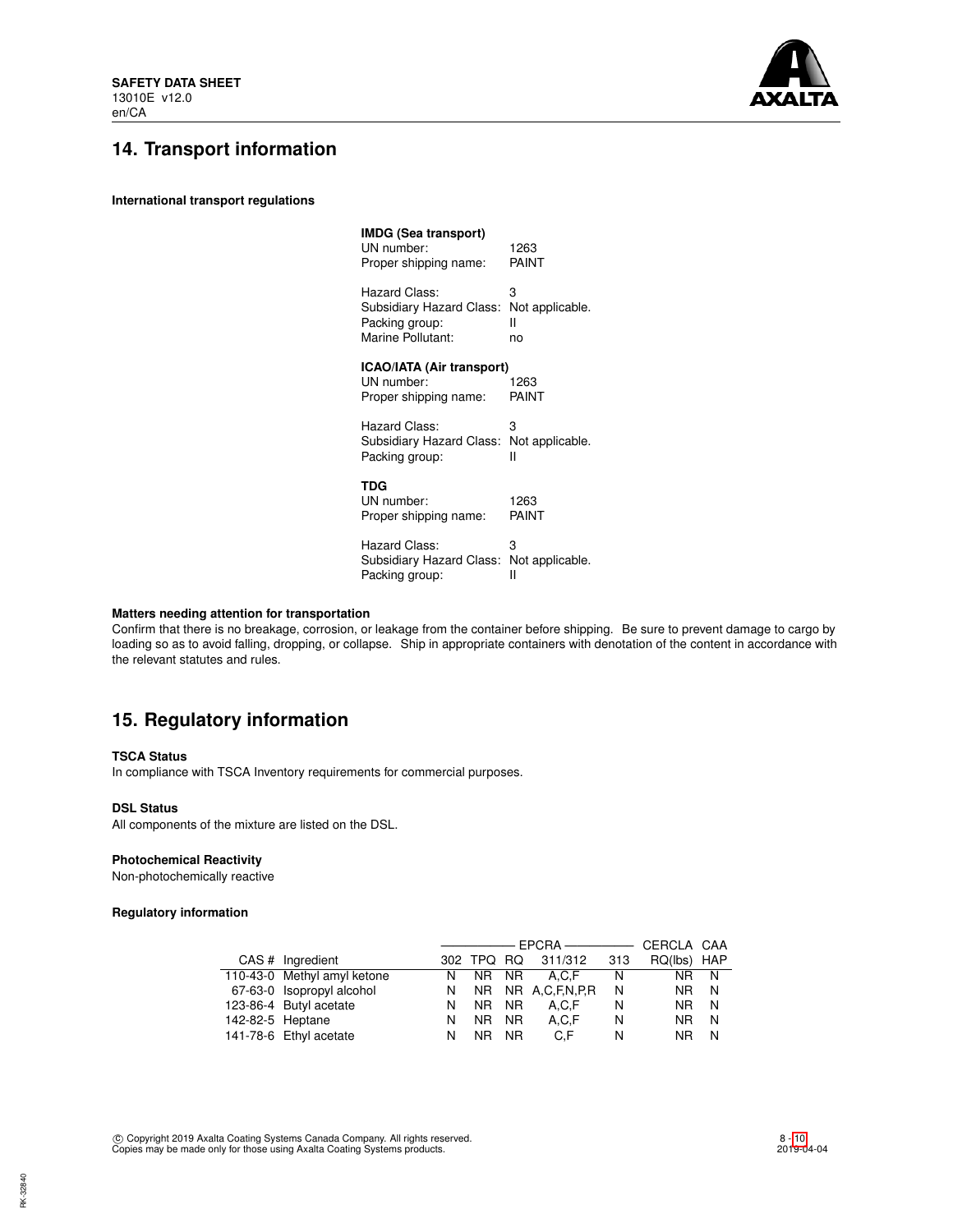

## **Key:**

| <b>EPCRA</b>                                           | Emergency Planning and Community Right-to-know Act (aka Title III, SARA)                                                                                                                                                                       |  |  |
|--------------------------------------------------------|------------------------------------------------------------------------------------------------------------------------------------------------------------------------------------------------------------------------------------------------|--|--|
| 302                                                    | Extremely hazardous substances                                                                                                                                                                                                                 |  |  |
|                                                        | $311/312$ Categories $F =$ Fire Hazard $A =$ Acute Hazard<br>$R =$ Reactivity Hazard $C =$ Chronic Hazard<br>P = Pressure Related Hazard                                                                                                       |  |  |
| 313 Information                                        | Section 313 Supplier Notification - The chemicals listed above with<br>a 'Y' in the 313 column are subject to reporting requirements of<br>Section 313 of the Emergency Planning and Community<br>Right-to-Know act of 1986 and of 40 CFR 372. |  |  |
| CERCLA<br><b>HAP</b><br>TPQ<br>RQ.<br>NA.<br><b>NR</b> | Comprehensive Emergency Response, Compensation and Liability Act of 1980.<br>Listed as a Clean Air Act Hazardous Air Pollutant.<br>Threshold Planning Quantity.<br><b>Reportable Quantity</b><br>not available<br>not regulated                |  |  |

## **16. Other information**

HMIS rating H: 2 F: 3 R: 0

Glossary of Terms:

ACGIH | American Conference of Governmental Industrial Hygienists.

- IARC | International Agency for Research on Cancer.<br>
NTP | National Toxicology Program.
- NTP National Toxicology Program.<br>OEL Cocupational Exposure Limit
- Occupational Exposure Limit
- OSHA | Occupational Safety and Health Administration.<br>STEL | Short term exposure limit
- STEL Short term exposure limit<br>TWA Time-weighted average.
- Time-weighted average.
- PNOR | Particles not otherwise regulated.

PNOC | Particles not otherwise classified.

NOTE: The list (above) of glossary terms may be modified.

Notice from Axalta Coating Systems :

The document reflects information provided to Axalta Coating Systems by its suppliers. Information is accurate to the best of our knowledge and is subject to change as new data is received by Axalta Coating Systems. Persons receiving this information should make their own determination as to its suitability for their purposes prior to use.

The information on this Safety Data Sheet relates only to the specific material designated herein and does not relate to use in combination with any other material or in any process.

SDS prepared by: Axalta Coating Systems Regulatory Affairs

Report version

Version Changes 12.0 2, 9

Revision Date: 2019-04-03